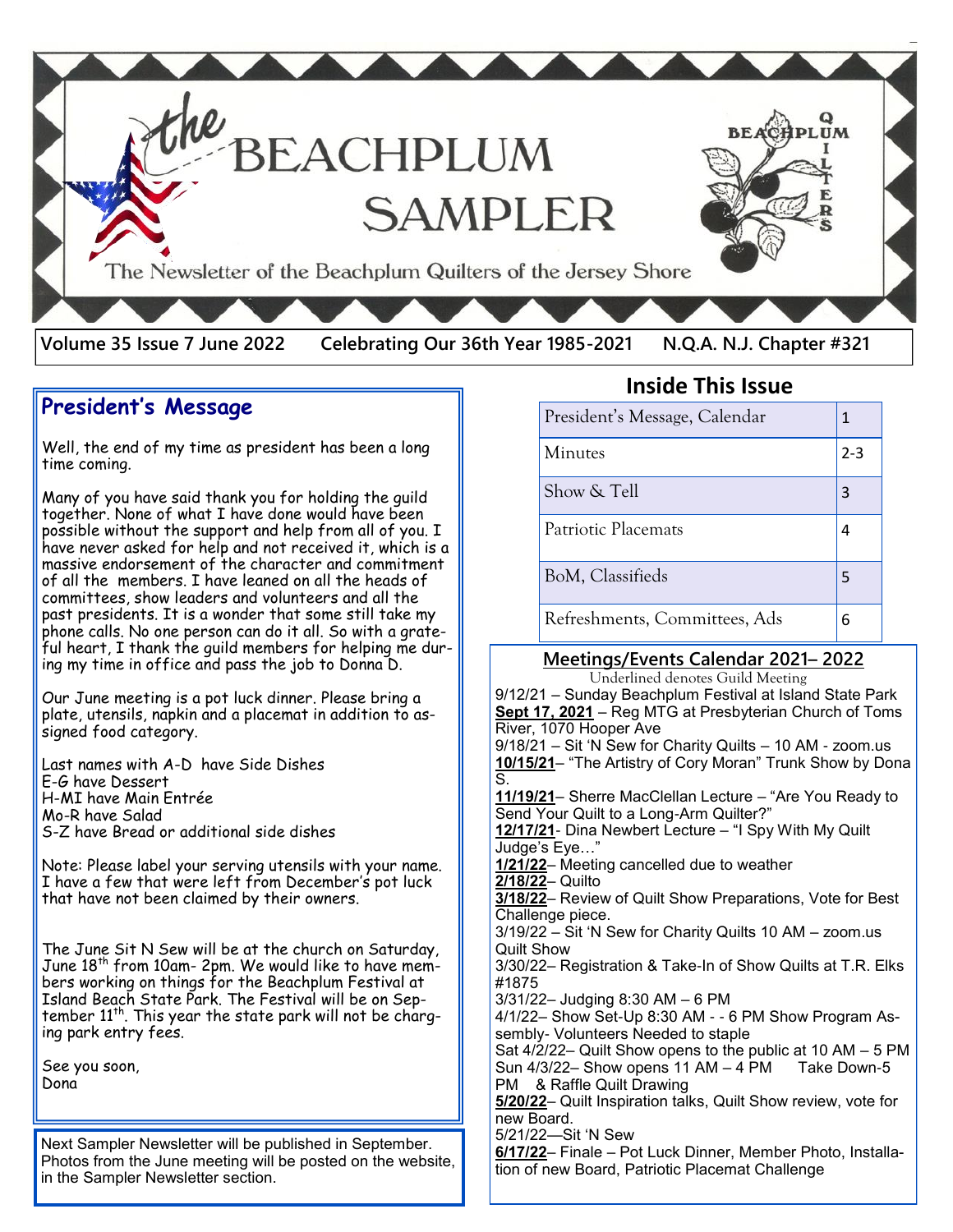## **Minutes of May 20, 2022 Meeting**

President Dona S. started the meeting at 6:33 and welcomed everyone to the May meeting. It is wonderful to see everyone.

She congratulated April and May Birthdays: Mary Lou G., Fran G., Ellen H., Pat L., Kathy M., Patti M., Debbie P. Janet P., Pamela Q., Cathy S., Pat T

Dona asked if there were any amendments or corrections needed for the March meeting minutes as published online? Hearing none, she asked for a motion to approve them as written. Said motion made by Richard L. and seconded by Juanita G.. Motion approved with a call of ayes from the membership.

**• Quilt Show April 2022 Report:** Dona noted that most of the Show chair's reports were in and were very positive about the show. Of course, there is always room for improvement and those areas were noted too! Overall the show was enjoyed by all and very successful, with a final total of \$10,644.30

Dona said that at the end of the show, some fabric from "The Country store" was donated to The Quilting Workshop Club of Cedar Glen Lakes, a group who are learning to quilt under the tutelage of Richard L.

Furthermore, fabric was donated to sewists who work with "Dress A Girl around the World". Pictures of some of their creations were at the front table at the meeting.

**• Charity Quilts** (Carol C./Juanita G.) Quilts were donated to Downey Side, a group in Lavallette which aids in adoption cases.

Donna D. reported that Ginger C. finished and delivered a Red, White and Blue Quilt (as requested in the March Meeting) for a 98 year old gentleman. Ginger noted that his family said he was going to be a Grand Marshall in an Upcoming Memorial Day Parade and they were thrilled he had the quilt to take along with him.

Kathy M. stated her 12 year old foster granddaughter received a quilt delivered by Carol C. and she really loves it. Kathy wanted to let everyone know and thank you for the donations.

Dina N. informed the group that she got a surprise while picking up Placemats at Crafty Fabrics. A nonguild member, Linda R., had left a huge donation of finished pillowcases. Most of the patterns were youth oriented, and Diane M. at Crafty Fabrics passed them along to the Guild for distribution when we make donations.

Richard L. thanked all those who sent him well wishes after his recent arm injury. While he was in Rehab at Crestwood Manor, he noted that many of the quilts they had for the residents were in disrepair. Perhaps donations of quilts to Crestwood Manor would help brighten the resident's days.

Dona S. had some Beachplum Festival News-We will be at the festival in September 2022. Donna D. said that Marlene S. was keeping an eye on the specifics, but most likely it would be on Sunday, September 11. While we won't have Raffle tickets to sell, it's hoped we can have a variety of items to sell. Donna showed a notepad cover made from a pattern obtained at the Global Quilt Connection Sampler in March, and suggested microwave bowl cozies as another possible good seller. We also have items from "The Country Store" in Inventory. Donna suggested the monies raised could be earmarked to offset the cost associated with using The Haven (our meeting room) for Sit N'Sews and program activities.

Dona S. did announce we had a Sit 'N Sew Saturday, May Sat 21st from 10am -2 pm. The plan is to work on red, white and blue placemats for Meals on Wheels. But you are welcome to do something else. Location: The Haven Room at PCTR. Bring a lunch and drink Dona will be bringing supplies of batting and backings for adoption.

**• Election of New Officers**- Ellen H reviewed the proposed slate of officers for 2022-2024: President, Donna D.; Vice President, Dona S.; Secretary, Gloria S. and Treasurer, Erma H. Ellen asked if there were any additional nominations. Hearing none, she asked for nominations approval with a round of Ayes and Nays. The Nominated Slate of Officers was voted into office.

(Continued on next page)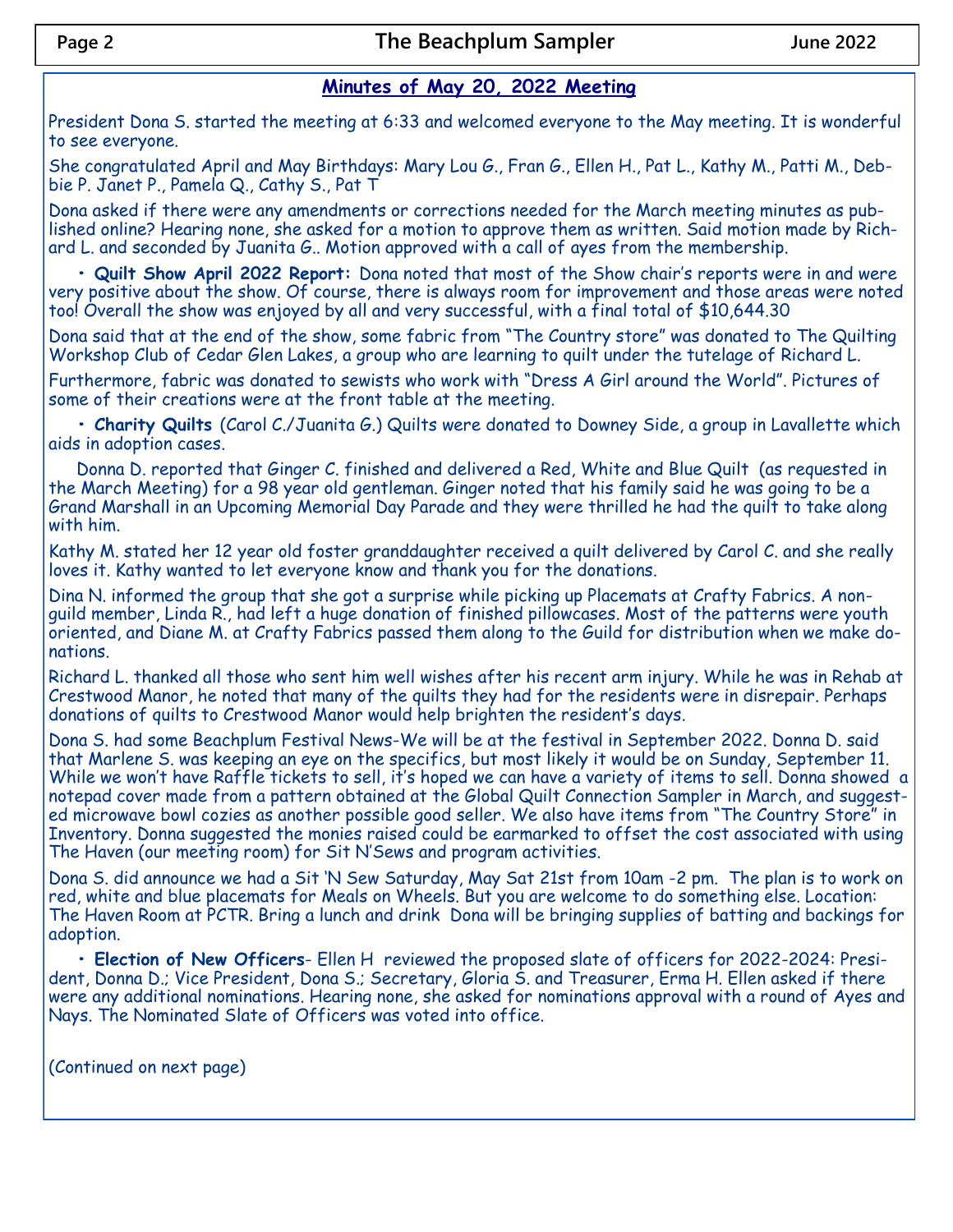### **Minutes of May 20, 2022 Meeting (continued from previous page)**

**• Programs-A Quilter's Journey** Dona S. introduce the evening program. Ellen H. and Emilie S. would speak on their work.

Ellen H. spoke of living in the Baltimore area and her passion for collecting antique quilts. She developed a love of Baltimore Album Quilts and gave a brief history of them. These factors all combined for Ellen to take a year long Baltimore Album Applique class taught by Mimi Deitrich. Ellen displayed the Baltimore Album show quilt she made, "So Long Baltimore". She described how all the blocks have a personal meaning to her, and some of the techniques and typical Baltimore Album patterns she adapted into her quilt.

Emilie S. told her how her quilting journey began. About five years ago she was home from college for the summer and was complaining about being bored. Her 'Oma" (grandmother) Barbara L. told her "Well find something to do", suggested quilting, and Emilie found she enjoyed the process quite a bit!. Emilie is exploring different techniques and working with different patterns. She showed her Quilt Show entries which included applique and pieced quilts. Emilie likes to get personal touches into the items she makes.

The Treasurer's Report was read by Debbie P. The ending balance was \$20,358.86

**• Block of the Month** (Dixie M./Marcia G.) The 20 April Black/White "Confetti" blocks submitted were won by Carol C. The 20 May "Butterfly" Blocks were won by Marcia G.

**• Door Prizes** (Diane C.) April Winners: 1-Joan O., 2-Ann B., 3-Laurie S. May Winners: 1-Richard L., 2- Wanda W., 3-Mary Lou G.

**• Show and Tell** (Dona S.) Many beautiful quilts were displayed by our members.

Dona S. noted that guests Catherine H., Phylis D., Lydia H., Cathie F and Ann K. joined us at the meeting tonight.

President Dona S. adjourned the meeting at 8:00 pm.

Respectfully Submitted, Donna DeAngelis, Recording Secretary

# Show & Tell May 20, 2022

- SherreM—Strippy star, Haldon, two flannel quilts, quilt from Country Store blocks
- Toni G—Halloween, embroideryembellished quilt
- Donna D—Christmas tree skirt
- Wanda W—African Ladies
- Joyce W—Placemats
- Barb E—Dragon quilt
- Sophie K—Baby quilt
- Dianne W—Cats charity quilt
- Marcia G—Panel, Ukraine quilt, placemats
- Dixie M—Adventure boy's quilt, Princess girl's quilt
- Cathy S—Two charity quilts
- Emilie S—Tee shirt quilt
- Ann B—Ultimate travel bag
- Joan O'C—Patriotic Twister
- Jane S—Charity quilt, placemats for challenge, placemats for herself

• Link on website (Newsletter section) for photos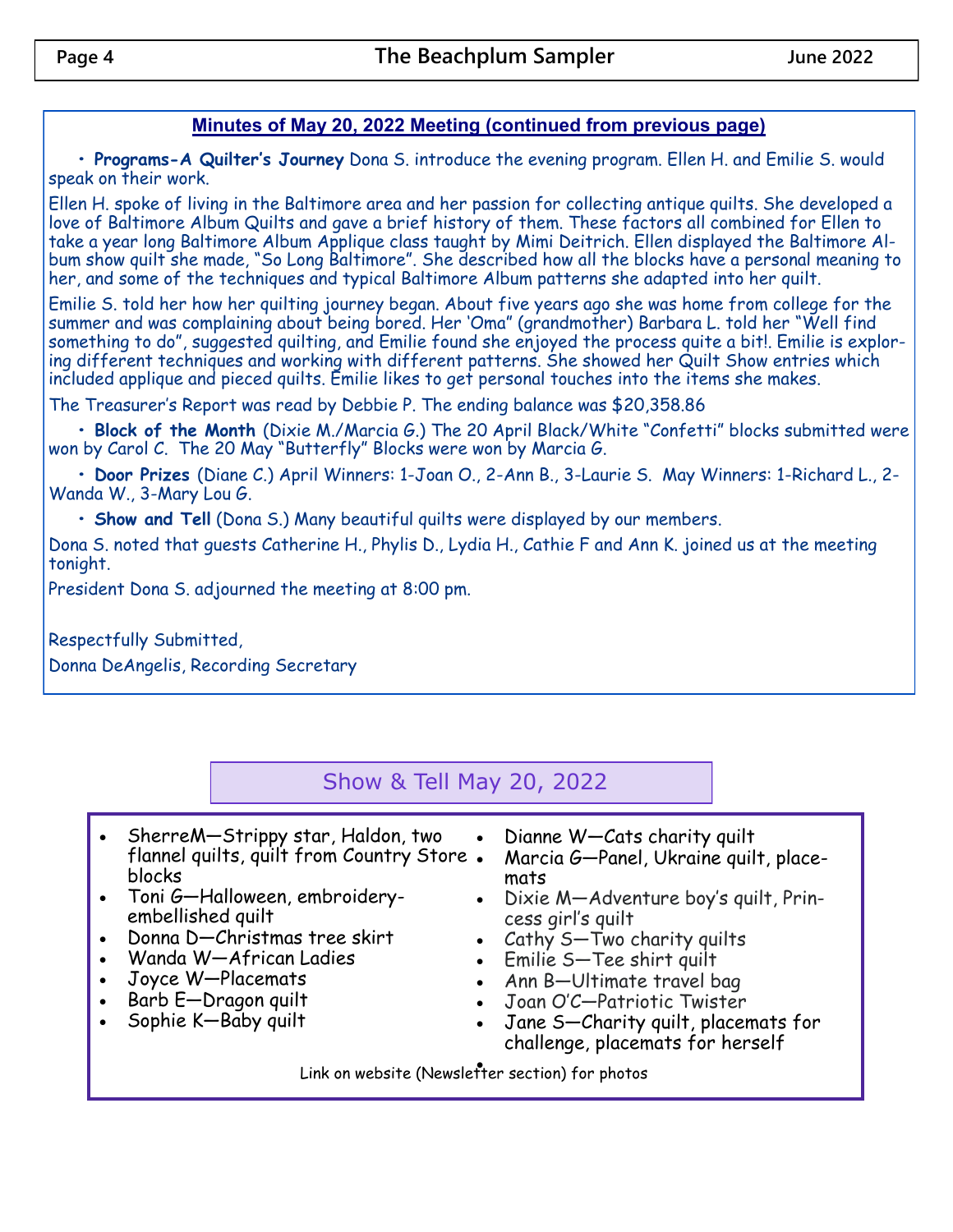## **Patriotic Placemat Challenge**

Drawing will be at the June Guild Meeting

Placemat must be constructed as a quilt – top, back with batting in the middle. When constructing the placemat, it may be any style, but it has to be washable. Must be a patriotic theme – red, white and blue colors on both sides. Both sides do not have to be a patriotic pattern – just the front. Back can be a solid color. All placemats must be ready to donate and have the label affixed to the back. Please see Dina, Ginger or Crafty Fabrics for labels.

Each placemat will receive 1 entry ticket and the winning ticket will receive a prize. To participate, winner must hand in placemat(s) at the June Guild Meeting to receive a ticket. (Late entries will be accepted, they will not be eligible for the prize.)

All placemats will be donated to Meals on Wheels of Ocean County.



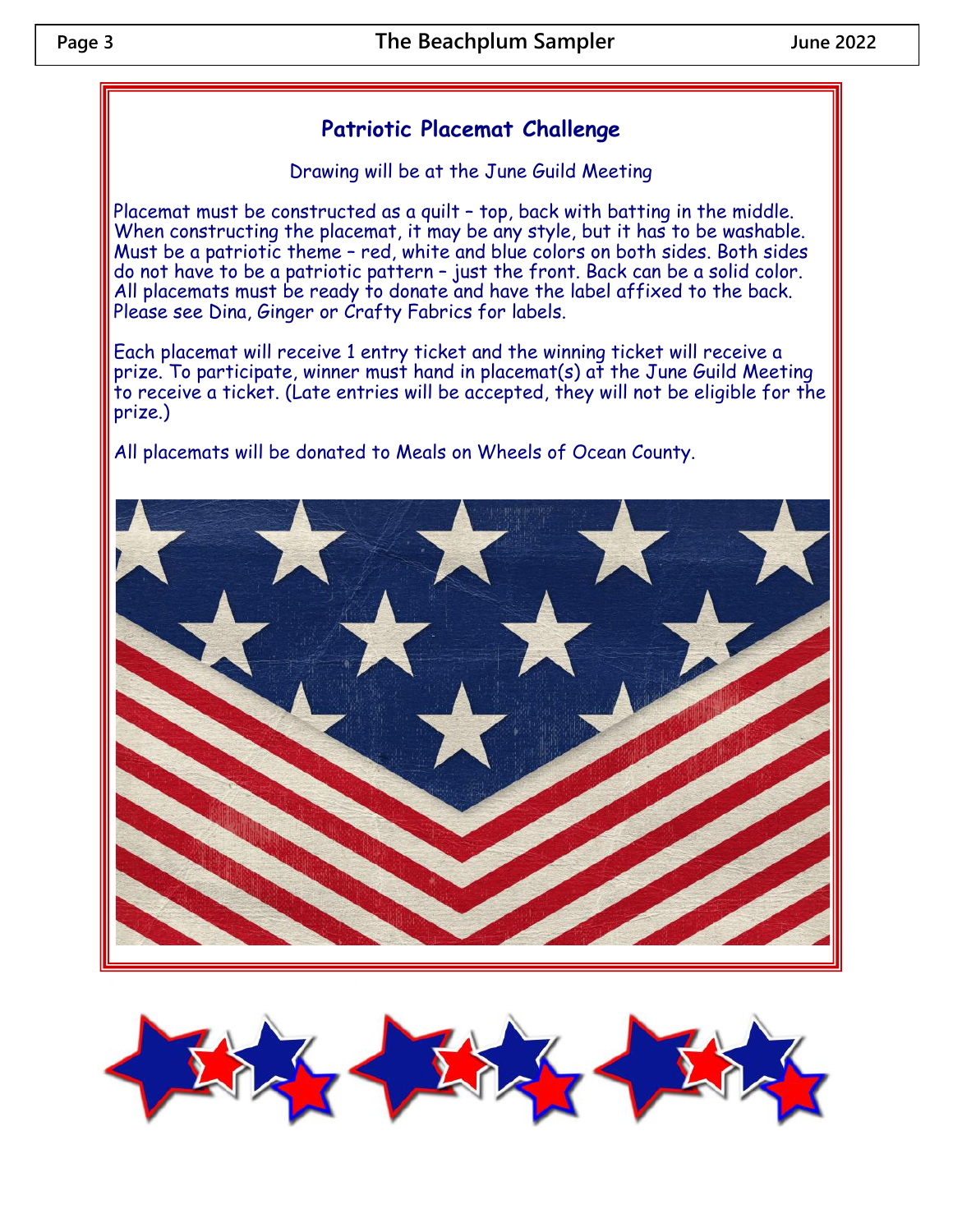